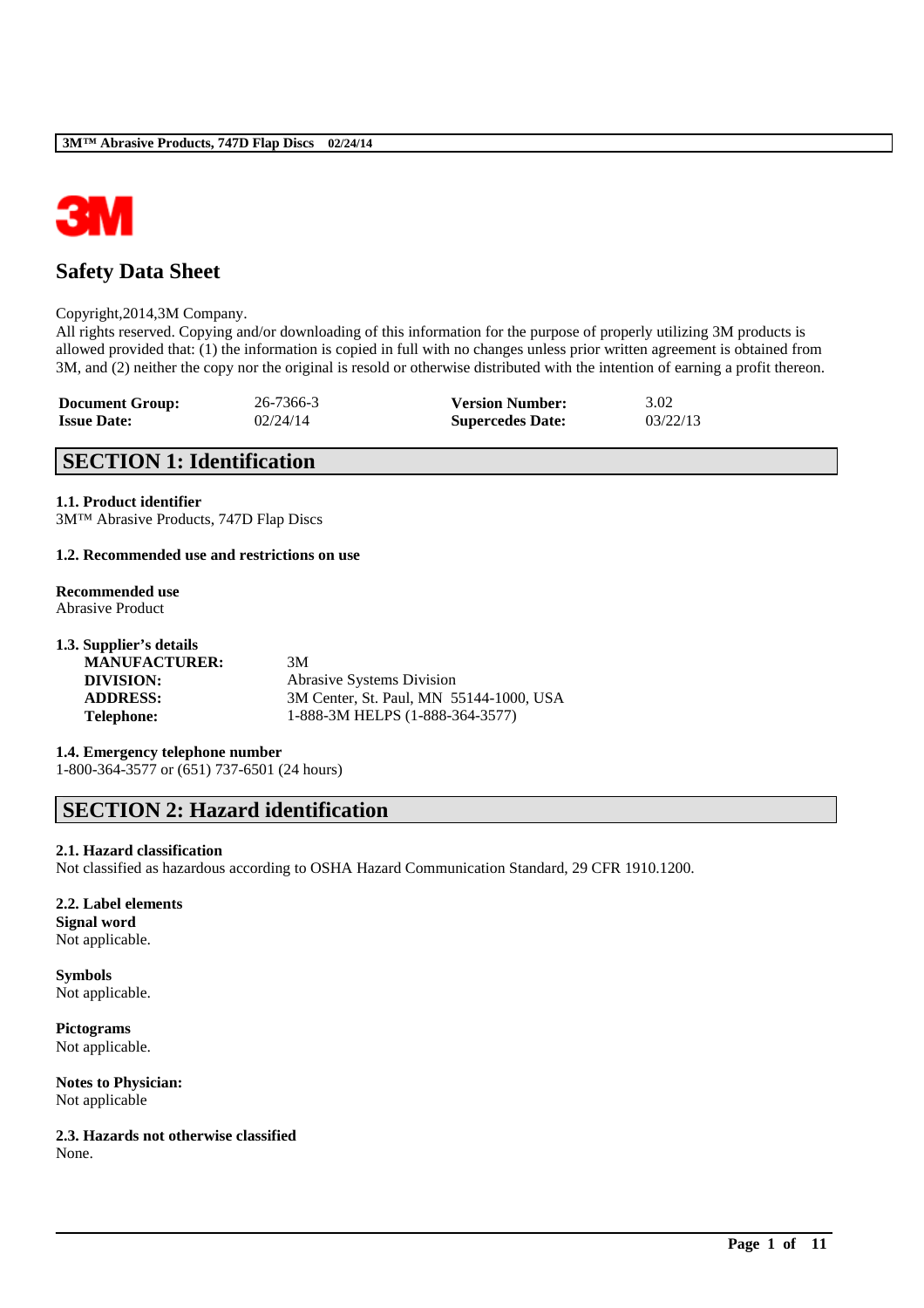58% of the mixture consists of ingredients of unknown acute oral toxicity.

74% of the mixture consists of ingredients of unknown acute inhalation toxicity.

# **SECTION 3: Composition/information on ingredients**

| Ingredient                                      | <b>C.A.S. No.</b> | $%$ by Wt                  |
|-------------------------------------------------|-------------------|----------------------------|
| Ceramic Aluminum Oxide / Aluminum Oxide Mineral | 1344-28-1         | $10 - 30$                  |
| Blend (non-fibrous)                             |                   |                            |
| Filler                                          | 13983-17-0        | $0 - 10$                   |
| Filler                                          | 1317-65-3         | $0.10 - 10$                |
| <b>Silica</b>                                   | 7631-86-9         | $0.01 - 1.2$               |
| Inorganic Fluoride                              | 15096-52-3        | 2 - 7 Trade Secret *       |
| Inorganic Fluoride                              | 14075-53-7        | 2 - 10 Trade Secret *      |
| <b>Titanium Dioxide</b>                         | 13463-67-7        | $0.1 - 2$ Trade Secret $*$ |
| Filler                                          | 7727-43-7         | $1 - 5$                    |
| <b>Cured Resin</b>                              | Mixture           | $10 - 35$                  |
| <b>Cotton Backing</b>                           | Mixture           | $5 - 25$                   |
| Fiberglass plate                                | Mixture           | $20 - 25$                  |

\*The specific chemical identity and/or exact percentage (concentration) of this composition has been withheld as a trade secret.

## **SECTION 4: First aid measures**

#### **4.1. Description of first aid measures**

#### **Inhalation:**

Remove person to fresh air. If you feel unwell, get medical attention.

#### **Skin Contact:**

Wash with soap and water. If signs/symptoms develop, get medical attention.

#### **Eye Contact:**

Flush with large amounts of water. Remove contact lenses if easy to do. Continue rinsing. If signs/symptoms persist, get medical attention.

#### **If Swallowed:**

No need for first aid is anticipated.

#### **4.2. Most important symptoms and effects, both acute and delayed**

See Section 11.1. Information on toxicological effects.

## **4.3. Indication of any immediate medical attention and special treatment required**

Not applicable

## **SECTION 5: Fire-fighting measures**

#### **5.1. Suitable extinguishing media**

In case of fire: Use a fire fighting agent suitable for ordinary combustible material such as water or foam to extinguish.

\_\_\_\_\_\_\_\_\_\_\_\_\_\_\_\_\_\_\_\_\_\_\_\_\_\_\_\_\_\_\_\_\_\_\_\_\_\_\_\_\_\_\_\_\_\_\_\_\_\_\_\_\_\_\_\_\_\_\_\_\_\_\_\_\_\_\_\_\_\_\_\_\_\_\_\_\_\_\_\_\_\_\_\_\_\_\_\_\_\_

#### **5.2. Special hazards arising from the substance or mixture**

None inherent in this product.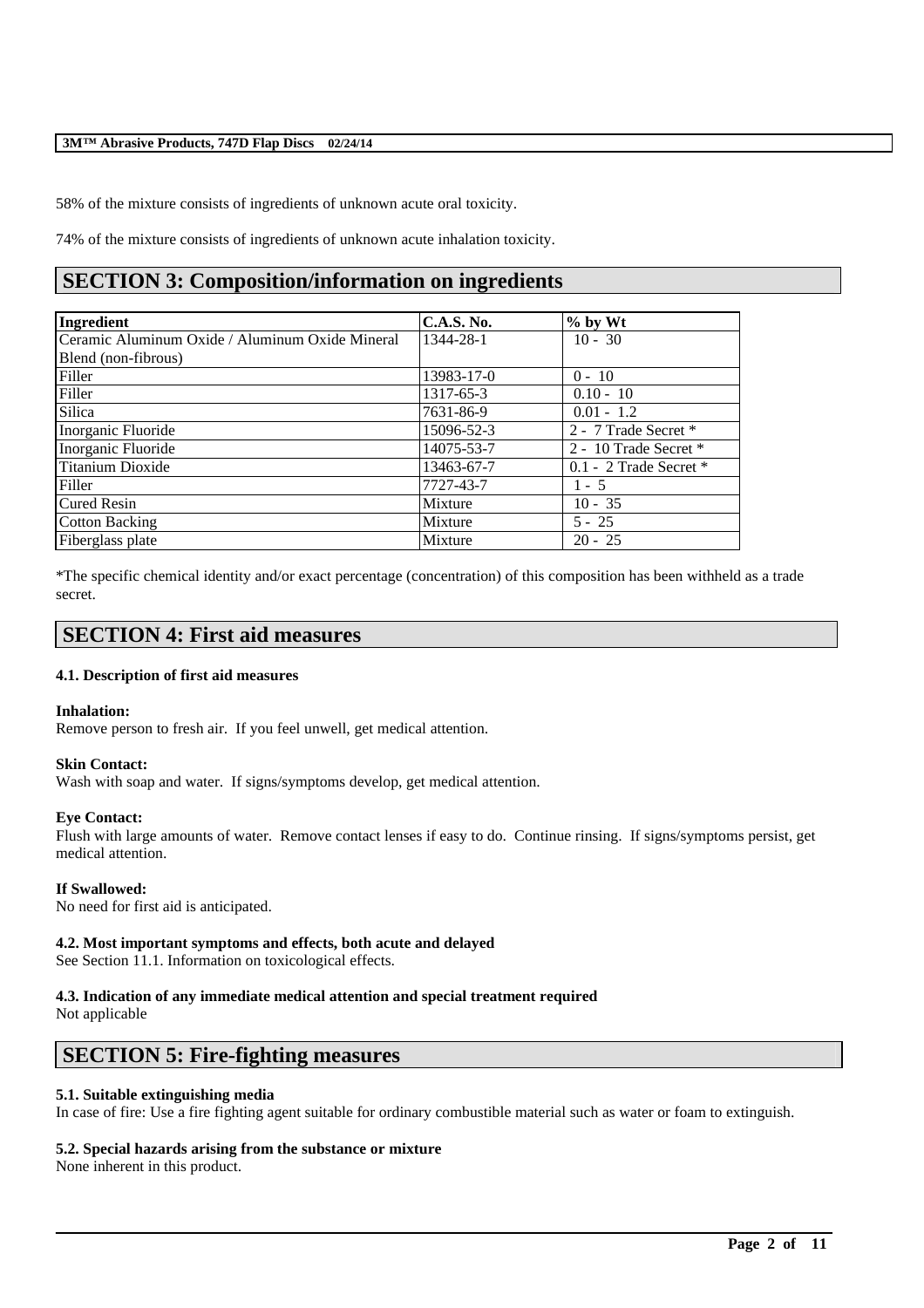#### **Hazardous Decomposition or By-Products**

| <b>Substance</b>  | <b>Condition</b>  |
|-------------------|-------------------|
| Carbon monoxide   | During Combustion |
| Carbon dioxide    | During Combustion |
| Hydrogen Fluoride | During Combustion |

#### **5.3. Special protective actions for fire-fighters**

When fire fighting conditions are severe and total thermal decomposition of the product is possible, wear full protective clothing, including helmet, self-contained, positive pressure or pressure demand breathing apparatus, bunker coat and pants, bands around arms, waist and legs, face mask, and protective covering for exposed areas of the head.

## **SECTION 6: Accidental release measures**

#### **6.1. Personal precautions, protective equipment and emergency procedures**

Observe precautions from other sections.

#### **6.2. Environmental precautions**

Avoid release to the environment.

**6.3. Methods and material for containment and cleaning up**

Not applicable.

## **SECTION 7: Handling and storage**

#### **7.1. Precautions for safe handling**

Do not breathe thermal decomposition products. For industrial or professional use only. Avoid breathing of dust created by sanding, grinding or machining. Damaged product can break apart during use and cause serious injury to face or eyes. Check product for damage such as cracks or nicks prior to use. Replace if damaged. Always wear eye and face protection when working at sanding or grinding operations or when near such operations. Avoid release to the environment. Combustible dust may form by action of this product on another material (substrate). Dust generated from the substrate during use of this product may be explosive if in sufficient concentration with an ignition source. Dust deposits should not be allowed to accumulate on surfaces because of the potential for secondary explosions.

#### **7.2. Conditions for safe storage including any incompatibilities**

No special storage requirements.

## **SECTION 8: Exposure controls/personal protection**

#### **8.1. Control parameters**

#### **Occupational exposure limits**

| Ingredient                    | <b>C.A.S. No.</b> | Agency       | Limit type                    | <b>Additional Comments</b> |
|-------------------------------|-------------------|--------------|-------------------------------|----------------------------|
| Filler                        | 1317-65-3         | US Dept of   | TWA(as total dust):15         |                            |
|                               |                   | Labor - OSHA | $mg/m3$ ; TWA(respirable      |                            |
|                               |                   |              | fraction): $5 \text{ mg/m}$ 3 |                            |
| Aluminum, insoluble compounds | 1344-28-1         | Amer Conf of | TWA(respirable fraction):1    |                            |
|                               |                   | Gov. Indust. | mg/m3                         |                            |
|                               |                   | Hyg.         |                               |                            |
| Ceramic Aluminum Oxide /      | 1344-28-1         | Chemical     | $TWA:1$ fiber/cc              |                            |
| Aluminum Oxide Mineral Blend  |                   | Manufacturer |                               |                            |
| (non-fibrous)                 |                   | Rec Guid     |                               |                            |
| Ceramic Aluminum Oxide /      | 1344-28-1         | US Dept of   | $TWA$ (as total dust): 15     |                            |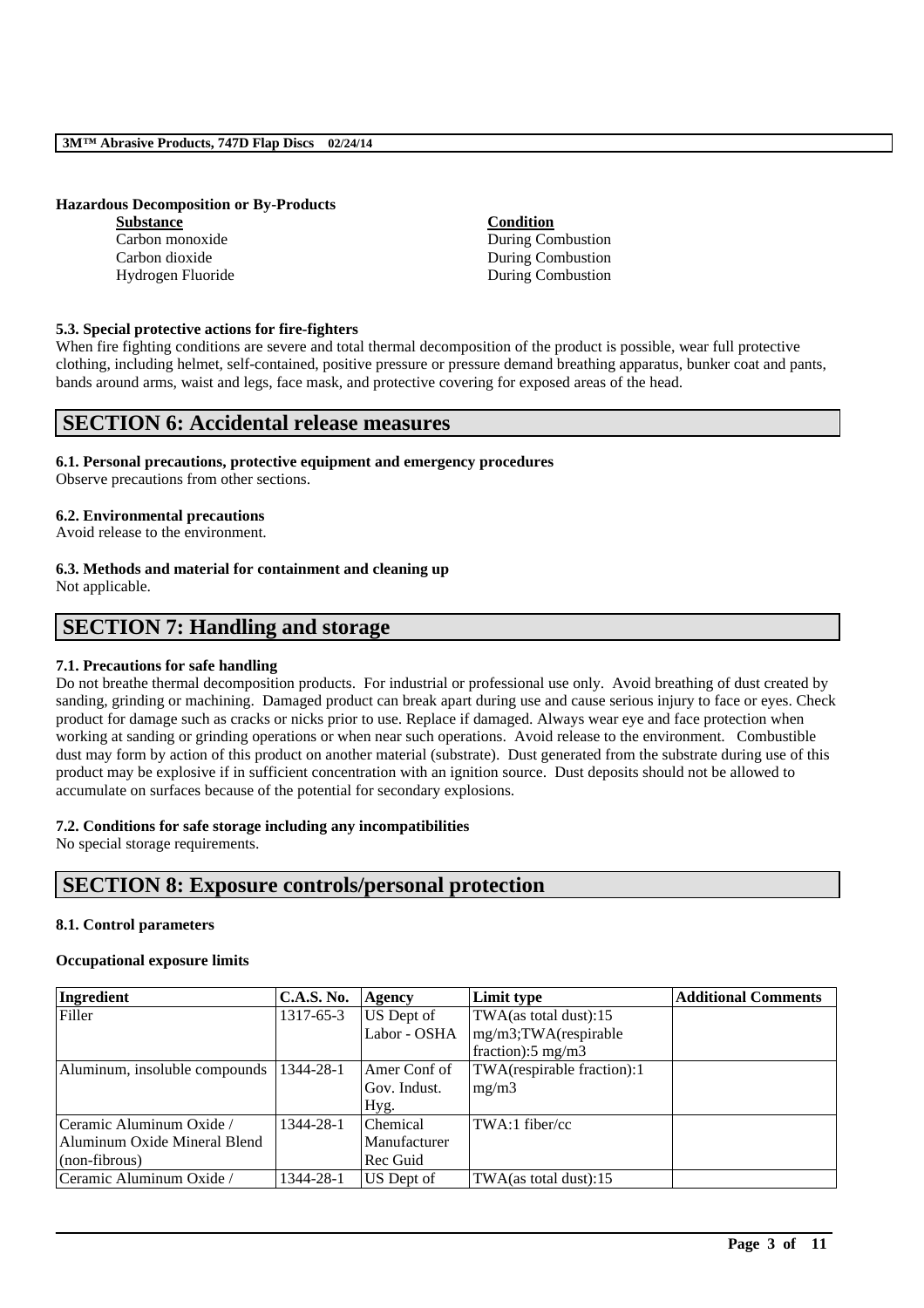| Aluminum Oxide Mineral Blend  |            | Labor - OSHA | mg/m3;TWA(respirable           |  |
|-------------------------------|------------|--------------|--------------------------------|--|
| (non-fibrous)                 |            |              | fraction): $5 \text{ mg/m}$ 3  |  |
| <b>Titanium Dioxide</b>       | 13463-67-7 | Amer Conf of | TWA:10 mg/m3                   |  |
|                               |            | Gov. Indust. |                                |  |
|                               |            | Hyg.         |                                |  |
| <b>Titanium Dioxide</b>       | 13463-67-7 | Chemical     | TWA(as respirable dust):5      |  |
|                               |            | Manufacturer | mg/m3                          |  |
|                               |            | Rec Guid     |                                |  |
| <b>Titanium Dioxide</b>       | 13463-67-7 | US Dept of   | TWA(as total dust):15 mg/m3    |  |
|                               |            | Labor - OSHA |                                |  |
| Aluminum, insoluble compounds | 15096-52-3 | Amer Conf of | TWA(respirable fraction):1     |  |
|                               |            | Gov. Indust. | mg/m3                          |  |
|                               |            | Hyg.         |                                |  |
| <b>FLUORIDES</b>              | 15096-52-3 | Amer Conf of | TWA(as F):2.5 mg/m3            |  |
|                               |            | Gov. Indust. |                                |  |
|                               |            | Hyg.         |                                |  |
| <b>FLUORIDES</b>              | 15096-52-3 | US Dept of   | TWA $(as dust):2.5$            |  |
|                               |            | Labor - OSHA | $mg/m3$ ; TWA(as F): 2.5 mg/m3 |  |
| Silica                        | 7631-86-9  | Chemical     | TWA(as respirable dust):3      |  |
|                               |            | Manufacturer | mg/m3                          |  |
|                               |            | Rec Guid     |                                |  |
| SILICA, AMORPHOUS             | 7631-86-9  | US Dept of   | TWA concentration:0.8          |  |
|                               |            | Labor - OSHA | mg/m3;TWA:20 millions of       |  |
|                               |            |              | particles/cu. ft.              |  |
| Filler                        | 7727-43-7  | Amer Conf of | $TWA:10$ mg/m $3$              |  |
|                               |            | Gov. Indust. |                                |  |
|                               |            | Hyg.         |                                |  |
| Filler                        | 7727-43-7  | US Dept of   | TWA(as total dust):15          |  |
|                               |            | Labor - OSHA | mg/m3;TWA(respirable           |  |
|                               |            |              | fraction):5 mg/m3              |  |

Amer Conf of Gov. Indust. Hyg. : American Conference of Governmental Industrial Hygienists

American Indust. Hygiene Assoc : American Industrial Hygiene Association

Chemical Manufacturer Rec Guid : Chemical Manufacturer's Recommended Guidelines

US Dept of Labor - OSHA : United States Department of Labor - Occupational Safety and Health Administration

TWA: Time-Weighted-Average

STEL: Short Term Exposure Limit

CEIL: Ceiling

#### **8.2. Exposure controls**

#### **8.2.1. Engineering controls**

For those situations where the material might be exposed to extreme overheating due to misuse or equipment failure, use with appropriate local exhaust ventilation sufficient to maintain levels of thermal decomposition products below their exposure guidelines. Provide appropriate local exhaust ventilation for sanding, grinding or machining. Use general dilution ventilation and/or local exhaust ventilation to control airborne exposures to below relevant Exposure Limits and/or control dust/fume/gas/mist/vapors/spray. If ventilation is not adequate, use respiratory protection equipment. Provide local exhaust at process emission sources to control exposure near the source and to prevent the escape of dust into the work area. Ensure that dust-handling systems (such as exhaust ducts, dust collectors, vessels, and processing equipment) are designed in a manner to prevent the escape of dust into the work area (i.e., there is no leakage from the equipment).

#### **8.2.2. Personal protective equipment (PPE)**

#### **Eye/face protection**

To minimize the risk of injury to face and eyes, always wear eye and face protection when working at sanding or grinding operations or when near such operations. Select and use eye/face protection to prevent contact based on the results of an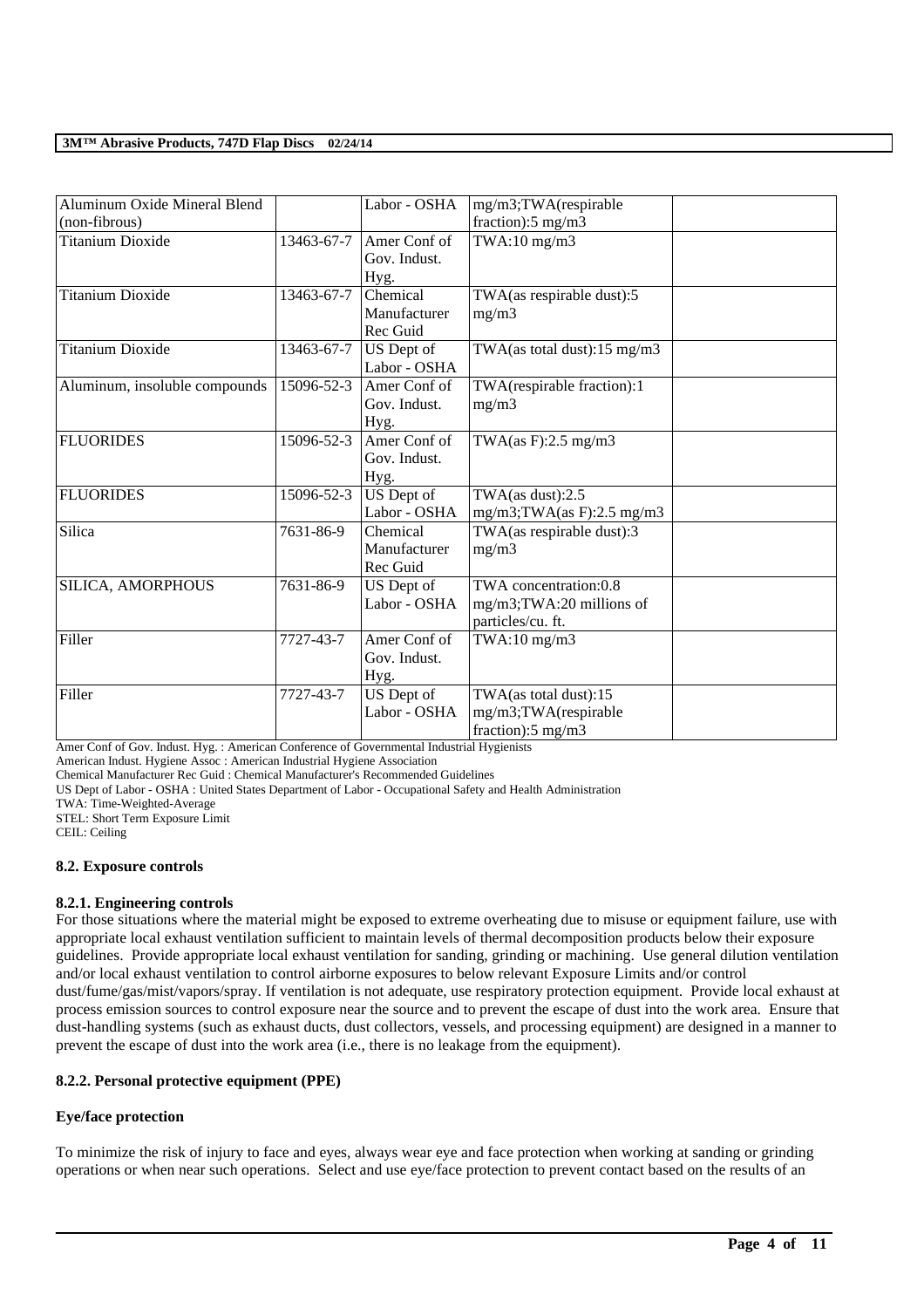exposure assessment. The following eye/face protection(s) are recommended: Safety Glasses with side shields

#### **Skin/hand protection**

Wear appropriate gloves to minimize risk of injury to skin from contact with dust or physical abrasion from grinding or sanding.

#### **Respiratory protection**

Assess exposure concentrations of all materials involved in the work process. Consider material being abraded when determining the appropriate respiratory protection. Select and use appropriate respirators to prevent inhalation overexposure. Use a positive pressure supplied-air respirator if there is a potential for over exposure from an uncontrolled release, exposure levels are not known, or under any other circumstances where air-purifying respirators may not provide adequate protection. An exposure assessment may be needed to decide if a respirator is required. If a respirator is needed, use respirators as part of a full respiratory protection program. Based on the results of the exposure assessment, select from the following respirator type(s) to reduce inhalation exposure:

\_\_\_\_\_\_\_\_\_\_\_\_\_\_\_\_\_\_\_\_\_\_\_\_\_\_\_\_\_\_\_\_\_\_\_\_\_\_\_\_\_\_\_\_\_\_\_\_\_\_\_\_\_\_\_\_\_\_\_\_\_\_\_\_\_\_\_\_\_\_\_\_\_\_\_\_\_\_\_\_\_\_\_\_\_\_\_\_\_\_

Half facepiece or full facepiece air-purifying respirator suitable for particulates

For questions about suitability for a specific application, consult with your respirator manufacturer.

# **SECTION 9: Physical and chemical properties**

#### **9.1. Information on basic physical and chemical properties**

| <b>General Physical Form:</b>                 | Solid                  |
|-----------------------------------------------|------------------------|
| Odor, Color, Grade:                           | Solid Abrasive Product |
| <b>Odor threshold</b>                         | Not Applicable         |
| pH                                            | Not Applicable         |
| <b>Melting point</b>                          | Not Applicable         |
| <b>Boiling Point</b>                          | Not Applicable         |
| <b>Flash Point</b>                            | Not Applicable         |
| <b>Evaporation rate</b>                       | Not Applicable         |
| <b>Flammability</b> (solid, gas)              | Not Classified         |
| <b>Flammable Limits(LEL)</b>                  | Not Applicable         |
| <b>Flammable Limits(UEL)</b>                  | Not Applicable         |
| <b>Vapor Pressure</b>                         | Not Applicable         |
| <b>Vapor Density</b>                          | Not Applicable         |
| <b>Density</b>                                | Not Applicable         |
| <b>Specific Gravity</b>                       | Not Applicable         |
| <b>Solubility In Water</b>                    | Not Applicable         |
| Solubility- non-water                         | Not Applicable         |
| <b>Partition coefficient: n-octanol/water</b> | Not Applicable         |
| <b>Autoignition temperature</b>               | Not Applicable         |
| <b>Decomposition temperature</b>              | Not Applicable         |
| <b>Viscosity</b>                              | Not Applicable         |
|                                               |                        |

## **SECTION 10: Stability and reactivity**

#### **10.1. Reactivity**

This material is considered to be non reactive under normal use conditions.

# **10.2. Chemical stability**

Stable.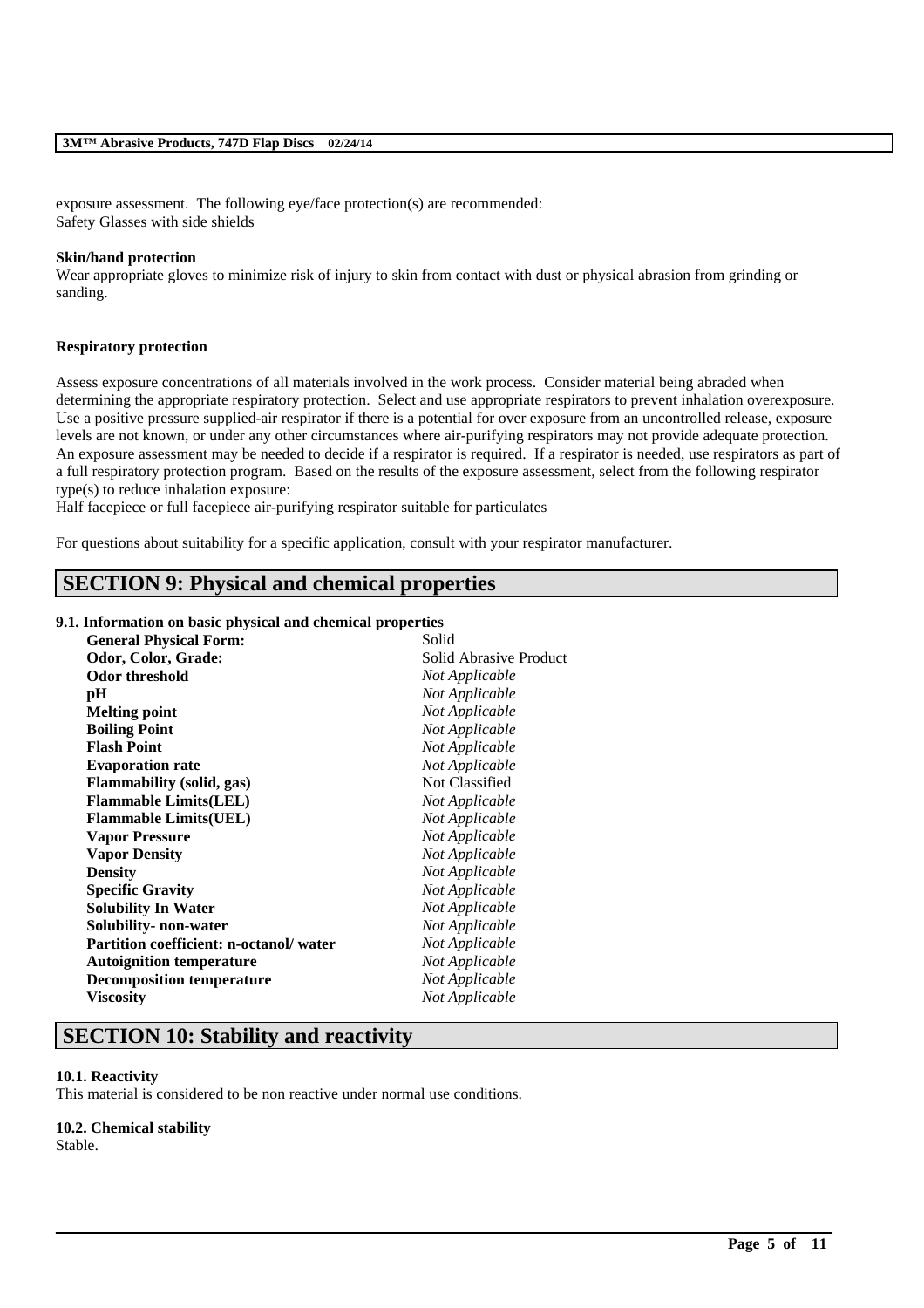#### **10.3. Possibility of hazardous reactions**

Hazardous polymerization will not occur.

#### **10.4. Conditions to avoid** None known.

#### **10.5. Incompatible materials** None known.

# **10.6. Hazardous decomposition products**

**Substance Condition**

None known.

Refer to section 5.2 for hazardous decomposition products during combustion.

Extreme heat arising from situations such as misuse or equipment failure can generate hydrogen fluoride as a decomposition product.

# **SECTION 11: Toxicological information**

**The information below may not be consistent with the material classification in Section 2 if specific ingredient classifications are mandated by a competent authority. In addition, toxicological data on ingredients may not be reflected in the material classification and/or the signs and symptoms of exposure, because an ingredient may be present below the threshold for labeling, an ingredient may not be available for exposure, or the data may not be relevant to the material as a whole.**

#### **11.1. Information on Toxicological effects**

**Signs and Symptoms of Exposure**

**Based on test data and/or information on the components, this material may produce the following health effects:**

#### **Inhalation:**

Dust from grinding, sanding or machining may cause irritation of the respiratory system. Signs/symptoms may include cough, sneezing, nasal discharge, headache, hoarseness, and nose and throat pain.

#### **Skin Contact:**

Mechanical Skin irritation: Signs/symptoms may include abrasion, redness, pain, and itching.

#### **Eye Contact:**

Mechanical eye irritation: Signs/symptoms may include pain, redness, tearing and corneal abrasion.

Dust created by grinding, sanding, or machining may cause eye irritation. Signs/symptoms may include redness, swelling, pain, tearing, and blurred or hazy vision.

#### **Ingestion:**

No health effects are expected.

#### **Carcinogenicity:**

| Ingredient                       | NO.<br>¬……<br>.                                       | Class<br>Description                                                     | D<br>tegulation                                           |
|----------------------------------|-------------------------------------------------------|--------------------------------------------------------------------------|-----------------------------------------------------------|
| T<br>$ -$<br>Dioxide<br>Fitanium | $\overline{1}$<br>340.S<br>$\cdot\cdot\cdot$ .<br>. . | $\sim$<br>OD.<br>carc<br>Grr<br>م ماد،<br>human<br>sible<br>- 120<br>. . | International<br>Research<br>eency<br>Cancel<br>on<br>tor |

\_\_\_\_\_\_\_\_\_\_\_\_\_\_\_\_\_\_\_\_\_\_\_\_\_\_\_\_\_\_\_\_\_\_\_\_\_\_\_\_\_\_\_\_\_\_\_\_\_\_\_\_\_\_\_\_\_\_\_\_\_\_\_\_\_\_\_\_\_\_\_\_\_\_\_\_\_\_\_\_\_\_\_\_\_\_\_\_\_\_

#### **Additional Information:**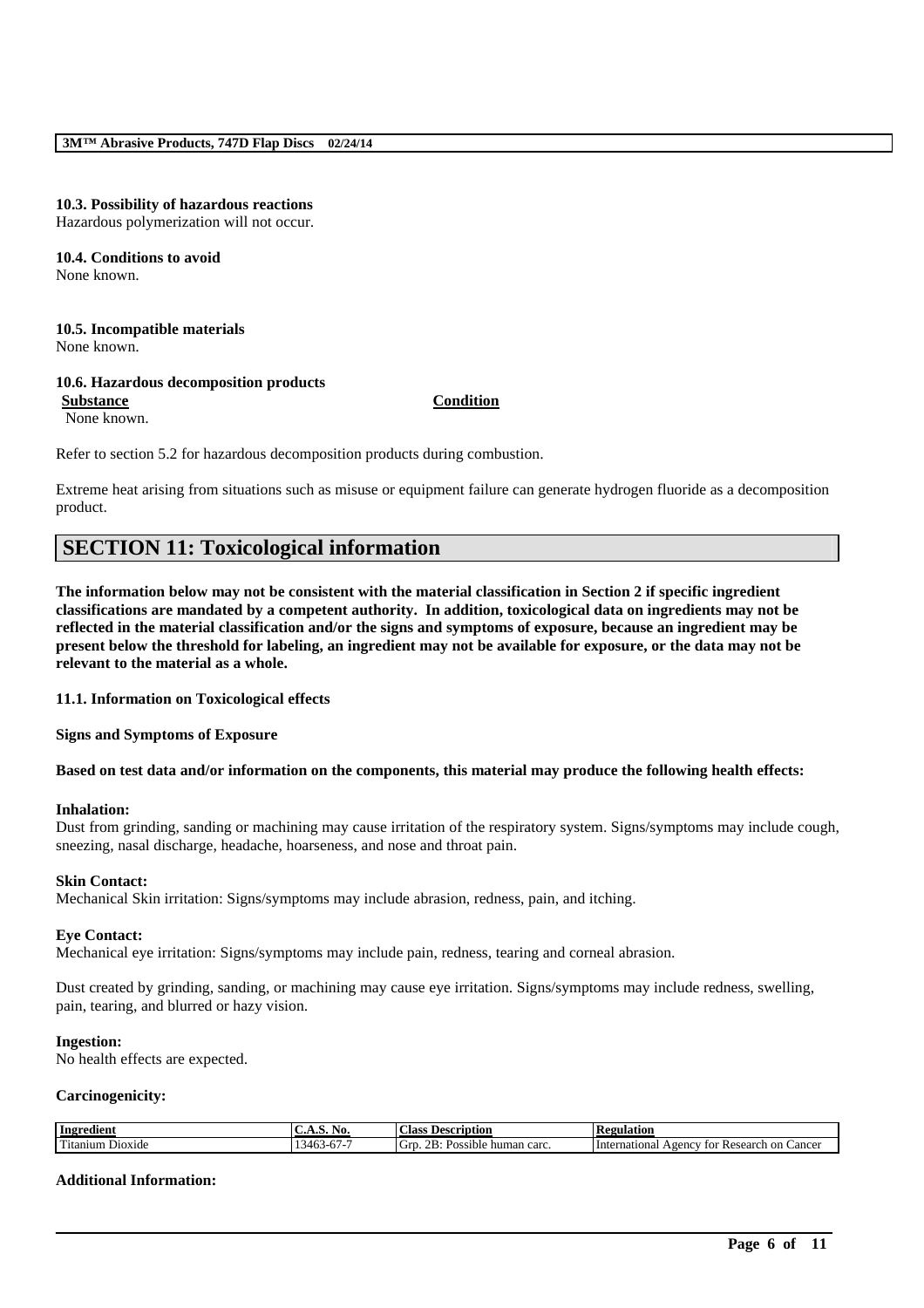This document covers only the 3M product. For complete assessment, when determining the degree of hazard, the material being abraded must also be considered.

This product contains titanium dioxide. Cancer of the lungs has been observed in rats that inhaled high levels of titanium dioxide. No exposure to inhaled titanium dioxide is expected during the normal handling and use of this product. Titanium dioxide was not detected when air sampling was conducted during simulated use of similar products containing titanium dioxide. Therefore, the health effects associated with titanium dioxide are not expected during the normal use of this product. **Toxicological Data**

If a component is disclosed in section 3 but does not appear in a table below, either no data are available for that endpoint or the data are not sufficient for classification.

#### **Acute Toxicity**

| <b>Name</b>                                           | Route       | <b>Species</b> | <b>Value</b>                                    |
|-------------------------------------------------------|-------------|----------------|-------------------------------------------------|
| Overall product                                       | Inhalation- |                | No data available; calculated ATE > 12.5 mg/l   |
|                                                       | Dust/Mist(4 |                |                                                 |
|                                                       | hr)         |                |                                                 |
| Overall product                                       | Ingestion   |                | No data available; calculated ATE > 5,000 mg/kg |
| Ceramic Aluminum Oxide / Aluminum Oxide Mineral Blend | Dermal      |                | LD50 estimated to be $> 5,000$ mg/kg            |
| (non-fibrous)                                         |             |                |                                                 |
| Ceramic Aluminum Oxide / Aluminum Oxide Mineral Blend | Inhalation- | Rat            | $LC50 > 2.3$ mg/l                               |
| (non-fibrous)                                         | Dust/Mist   |                |                                                 |
|                                                       | (4 hours)   |                |                                                 |
| Ceramic Aluminum Oxide / Aluminum Oxide Mineral Blend | Ingestion   | Rat            | $LD50 > 5,000$ mg/kg                            |
| (non-fibrous)                                         |             |                |                                                 |
| Filler                                                | Dermal      |                | LD50 estimated to be $> 5,000$ mg/kg            |
| Filler                                                | Ingestion   |                | LD50 estimated to be $2,000 - 5,000$ mg/kg      |
| Filler                                                | Dermal      | Rat            | $LD50 > 2,000$ mg/kg                            |
| Filler                                                | Inhalation- | Rat            | LC50 3.0 mg/l                                   |
|                                                       | Dust/Mist   |                |                                                 |
|                                                       | (4 hours)   |                |                                                 |
| Filler                                                | Ingestion   | Rat            | LD50 $6,450$ mg/kg                              |
| Inorganic Fluoride                                    | Dermal      | Rabbit         | $LD50 > 2,100$ mg/kg                            |
| Inorganic Fluoride                                    | Inhalation- | Rat            | LC50 $4.5$ mg/l                                 |
|                                                       | Dust/Mist   |                |                                                 |
|                                                       | (4 hours)   |                |                                                 |
| Inorganic Fluoride                                    | Ingestion   | Rat            | LD50 5,000 mg/kg                                |
| Filler                                                | Ingestion   | Rat            | $LD50 > 15,000$ mg/kg                           |
| <b>Titanium Dioxide</b>                               | Dermal      | Rabbit         | $LD50 > 10,000$ mg/kg                           |
| <b>Titanium Dioxide</b>                               | Inhalation- | Rat            | $LC50 > 6.82$ mg/l                              |
|                                                       | Dust/Mist   |                |                                                 |
|                                                       | (4 hours)   |                |                                                 |
| <b>Titanium Dioxide</b>                               | Ingestion   | Rat            | $LD50 > 10,000$ mg/kg                           |
| Silica                                                | Dermal      | Rabbit         | $LD50 > 5,000$ mg/kg                            |
| Silica                                                | Inhalation- | Rat            | $LC50 > 0.691$ mg/l                             |
|                                                       | Dust/Mist   |                |                                                 |
|                                                       | (4 hours)   |                |                                                 |
| Silica                                                | Ingestion   | Rat            | $LD50 > 5,110$ mg/kg                            |

 $ATE = acute$  toxicity estimate

#### **Skin Corrosion/Irritation**

| <b>Name</b>                                                         | <b>Species</b> | <b>Value</b>              |
|---------------------------------------------------------------------|----------------|---------------------------|
| Ceramic Aluminum Oxide / Aluminum Oxide Mineral Blend (non-fibrous) | Rabbit         | No significant irritation |
| Filler                                                              | Rabbit         | No significant irritation |
| Inorganic Fluoride                                                  |                | Minimal irritation        |
| Titanium Dioxide                                                    | Rabbit         | No significant irritation |
| Silica                                                              | Rabbit         | No significant irritation |

#### **Serious Eye Damage/Irritation**

| <b>Name</b>                                                         | <b>Species</b> | Value                     |
|---------------------------------------------------------------------|----------------|---------------------------|
| Ceramic Aluminum Oxide / Aluminum Oxide Mineral Blend (non-fibrous) | Rabbit         | No significant irritation |
| Filler                                                              | Rabbit         | No significant irritation |
| Inorganic Fluoride                                                  |                | Moderate irritant         |
| Filler                                                              | Rabbit         | No significant irritation |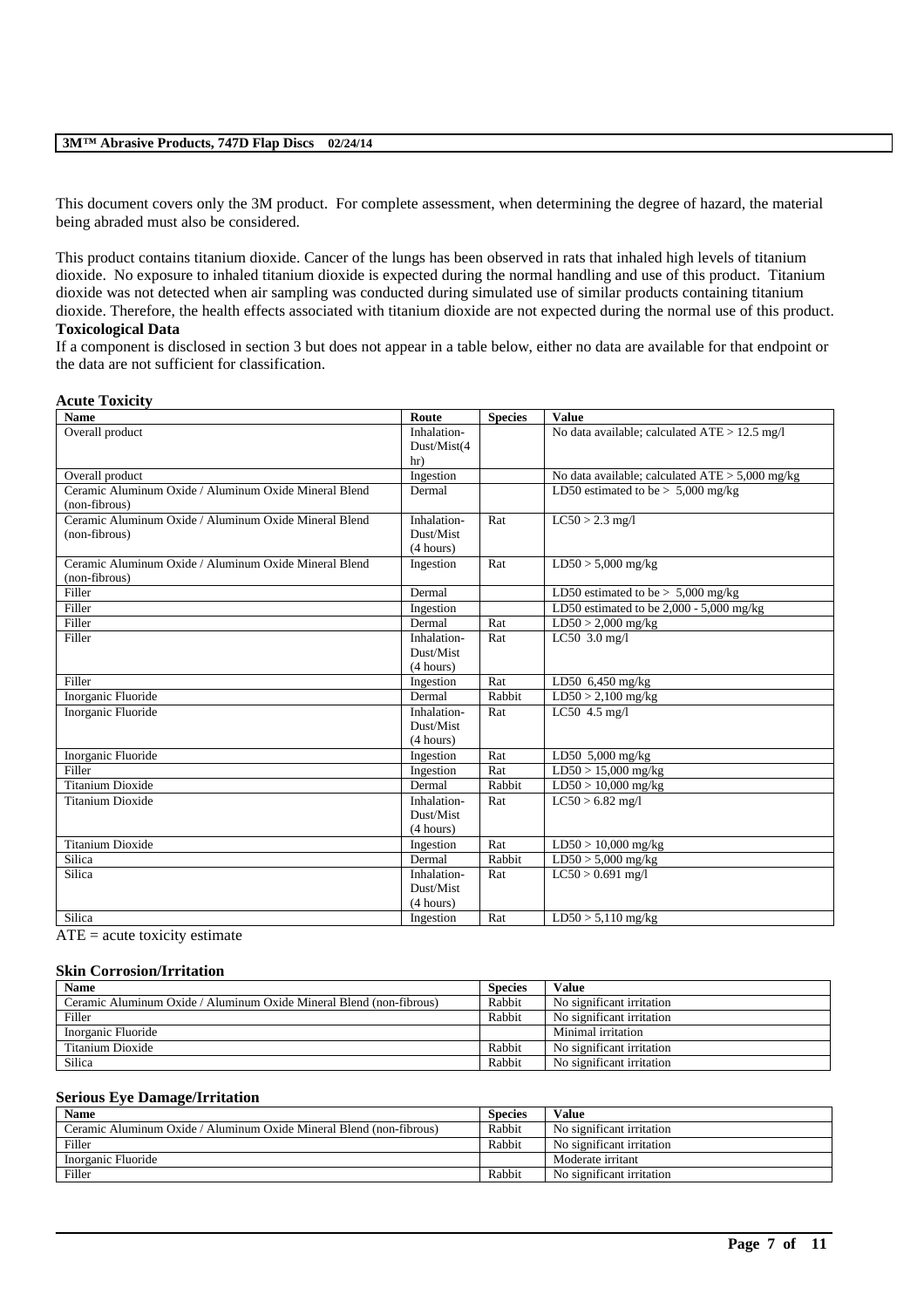| ---<br>l'itanıum<br>. Dioxide | - -<br><b>Rabbit</b> | $-0.0000$<br>, signi†<br>can<br>ΝC<br>ntation<br>10 |
|-------------------------------|----------------------|-----------------------------------------------------|
| Silica                        | - -<br><b>Rabbit</b> | . .<br>can<br>N0<br>urritation<br>signit            |

## **Skin Sensitization**

| Name             | <b>Species</b> | <b>Value</b>    |
|------------------|----------------|-----------------|
| Titanium Dioxide | Human          | Not sensitizing |
|                  | and            |                 |
|                  | animal         |                 |
| Silica           | Human          | Not sensitizing |
|                  | and            |                 |
|                  | animal         |                 |

#### **Respiratory Sensitization**

| <b>Name</b> | species | ⁄ alue |
|-------------|---------|--------|
|             |         |        |

## **Germ Cell Mutagenicity**

| <b>Name</b>                                                         | Route    | Value         |
|---------------------------------------------------------------------|----------|---------------|
| Ceramic Aluminum Oxide / Aluminum Oxide Mineral Blend (non-fibrous) | In Vitro | Not mutagenic |
| Filler                                                              | In Vitro | Not mutagenic |
| Titanium Dioxide                                                    | In Vitro | Not mutagenic |
| Titanium Dioxide                                                    | In vivo  | Not mutagenic |
| Silica                                                              | In Vitro | Not mutagenic |

## **Carcinogenicity**

| <b>Name</b>                                                 | Route      | <b>Species</b> | <b>Value</b>                                   |
|-------------------------------------------------------------|------------|----------------|------------------------------------------------|
| Ceramic Aluminum Oxide / Aluminum Oxide Mineral Blend (non- | Inhalation | Rat            | Not carcinogenic                               |
| fibrous)                                                    |            |                |                                                |
| Titanium Dioxide                                            | Ingestion  | Multiple       | Not carcinogenic                               |
|                                                             |            | animal         |                                                |
|                                                             |            | species        |                                                |
| Titanium Dioxide                                            | Inhalation | Rat            | Carcinogenic                                   |
| Silica                                                      | Not        | Mouse          | Some positive data exist, but the data are not |
|                                                             | Specified  |                | sufficient for classification                  |

### **Reproductive Toxicity**

## **Reproductive and/or Developmental Effects**

| <b>Name</b> | Route     | <b>Value</b>                     | <b>Species</b> | <b>Test Result</b> | <b>Exposure</b> |
|-------------|-----------|----------------------------------|----------------|--------------------|-----------------|
|             |           |                                  |                |                    | <b>Duration</b> |
| Filler      | Ingestion | Not toxic to development         | Rat            | NOAEL 625          | premating $&$   |
|             |           |                                  |                | mg/kg/day          | during          |
|             |           |                                  |                |                    | gestation       |
| Silica      | Ingestion | Not toxic to female reproduction | Rat            | <b>NOAEL 509</b>   | generation      |
|             |           |                                  |                | mg/kg/day          |                 |
| Silica      | Ingestion | Not toxic to male reproduction   | Rat            | <b>NOAEL 497</b>   | generation      |
|             |           |                                  |                | mg/kg/day          |                 |
| Silica      | Ingestion | Not toxic to development         | Rat            | <b>NOAEL</b>       | during          |
|             |           |                                  |                | 1,350              | organogenesi    |
|             |           |                                  |                | mg/kg/day          | s               |

## **Target Organ(s)**

### **Specific Target Organ Toxicity - single exposure**

| Name   | Route      | Target Organ(s)    | Value                 | <b>Species</b> | <b>Test Result</b>                   | Exposure<br><b>Duration</b> |
|--------|------------|--------------------|-----------------------|----------------|--------------------------------------|-----------------------------|
| Filler | Inhalation | respiratory system | All data are negative | Rat            | <b>NOAEL</b><br>$0.812 \text{ mg}$ / | 90 minutes                  |

## **Specific Target Organ Toxicity - repeated exposure**

| <b>Name</b>            | Route      | Target Organ(s)    | Value                             | <b>Species</b> | <b>Test Result</b> | Exposure        |
|------------------------|------------|--------------------|-----------------------------------|----------------|--------------------|-----------------|
|                        |            |                    |                                   |                |                    | <b>Duration</b> |
| Ceramic Aluminum Oxide | Inhalation | pneumoconiosis     | Some positive data exist, but the | Human          | NOAEL Not          | occupational    |
| Aluminum Oxide Mineral |            | pulmonary fibrosis | data are not sufficient for       |                | available          | exposure        |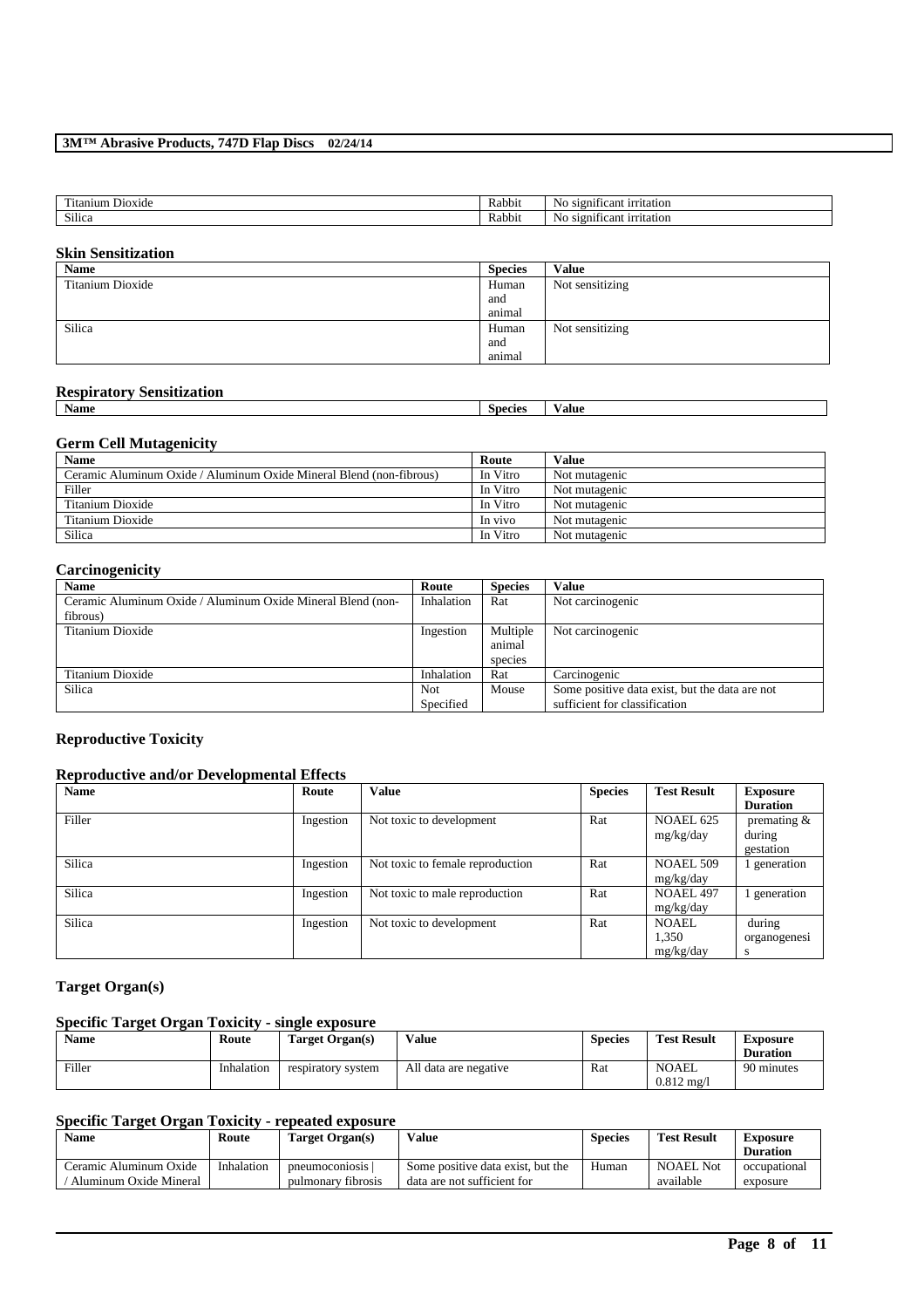| Blend (non-fibrous)     |            |                                                                            | classification                                                                     |                        |                               |                          |
|-------------------------|------------|----------------------------------------------------------------------------|------------------------------------------------------------------------------------|------------------------|-------------------------------|--------------------------|
| Filler                  | Inhalation | respiratory system                                                         | Some positive data exist, but the<br>data are not sufficient for<br>classification | Human                  | <b>NOAEL Not</b><br>available | occupational<br>exposure |
| Filler                  | Inhalation | pulmonary fibrosis                                                         | All data are negative                                                              | Human<br>and<br>animal | NOAEL Not<br>available        |                          |
| Filler                  | Inhalation | respiratory system                                                         | Some positive data exist, but the<br>data are not sufficient for<br>classification | Human                  | <b>NOAEL Not</b><br>available | occupational<br>exposure |
| Inorganic Fluoride      | Inhalation | bone, teeth, nails,<br>and/or hair   bone,<br>teeth, nails, and/or<br>hair | Some positive data exist, but the<br>data are not sufficient for<br>classification |                        | <b>HHA</b>                    |                          |
| Filler                  | Inhalation | pneumoconiosis                                                             | Some positive data exist, but the<br>data are not sufficient for<br>classification | Human                  | NOAEL Not<br>available        | occupational<br>exposure |
| Titanium Dioxide        | Inhalation | respiratory system                                                         | Some positive data exist, but the<br>data are not sufficient for<br>classification | Rat                    | LOAEL<br>$0.010 \text{ mg}/1$ | 2 years                  |
| <b>Titanium Dioxide</b> | Inhalation | pulmonary fibrosis                                                         | All data are negative                                                              | Human                  | NOAEL Not<br>available        | occupational<br>exposure |
| Silica                  | Inhalation | respiratory system  <br>silicosis                                          | All data are negative                                                              | Human                  | <b>NOAEL Not</b><br>available | occupational<br>exposure |

## **Aspiration Hazard**

**Name Value**

**Please contact the address or phone number listed on the first page of the SDS for additional toxicological information on this material and/or its components.**

# **SECTION 12: Ecological information**

## **Ecotoxicological information**

Please contact the address or phone number listed on the first page of the SDS for additional ecotoxicological information on this material and/or its components.

## **Chemical fate information**

Please contact the address or phone number listed on the first page of the SDS for additional chemical fate information on this material and/or its components.

## **SECTION 13: Disposal considerations**

#### **13.1. Disposal methods**

Dispose of contents/ container in accordance with the local/regional/national/international regulations.

The substrate that was abraded must be considered as a factor in the disposal method for this product. Dispose of waste product in a permitted industrial waste facility. As a disposal alternative, incinerate in a permitted waste incineration facility. Proper destruction may require the use of additional fuel during incineration processes. Combustion products will include halogen acid (HCl/HF/HBr). Facility must be capable of handling halogenated materials.

#### **EPA Hazardous Waste Number (RCRA):** Not regulated

## **SECTION 14: Transport Information**

Not regulated per U.S. DOT, IATA or IMO.

*These transportation classifications are provided as a customer service. As the shipper YOU remain responsible for*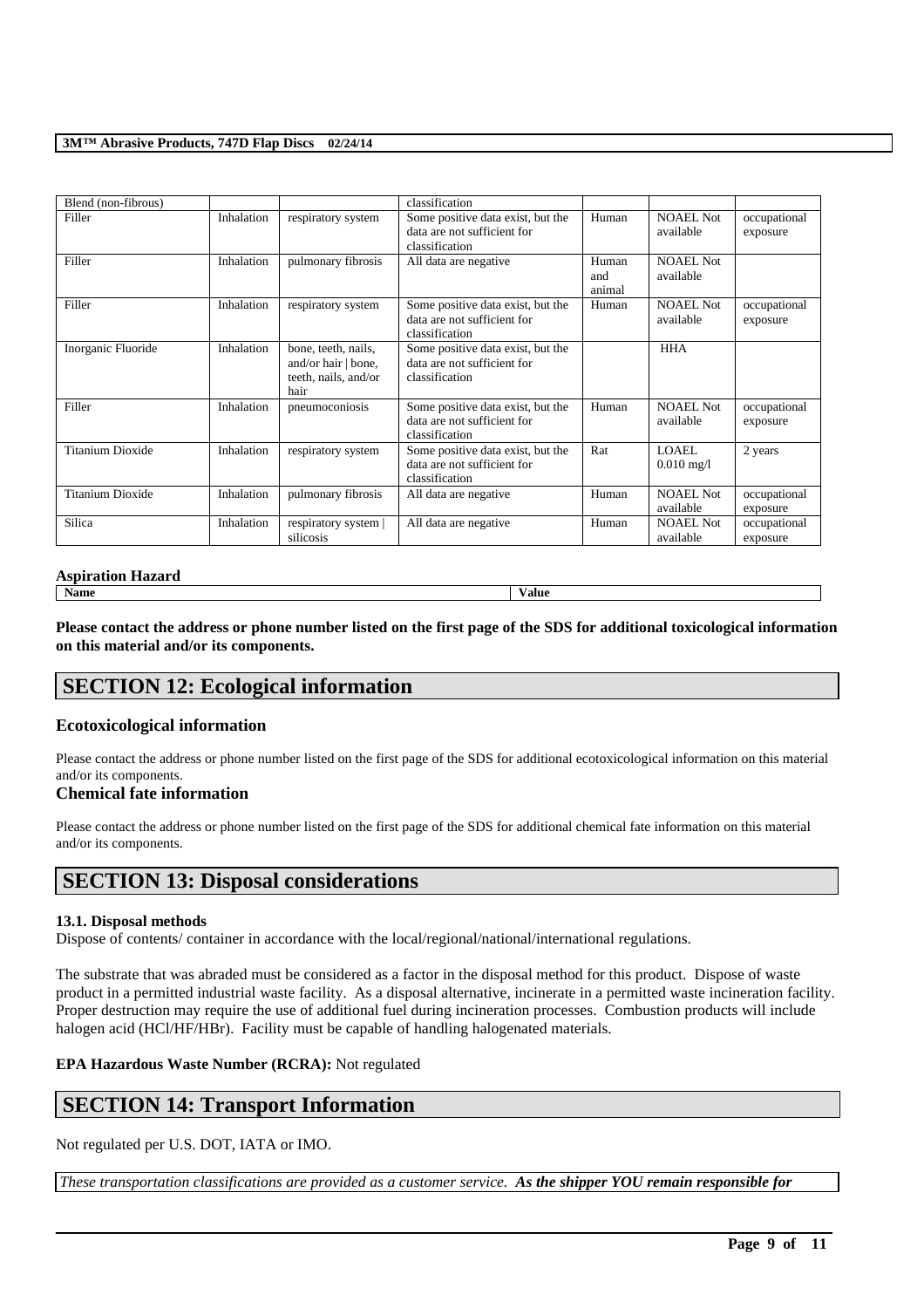*complying with all applicable laws and regulations, including proper transportation classification and packaging. 3M transportation classifications are based on product formulation, packaging, 3M policies and 3M understanding of applicable current regulations. 3M does not guarantee the accuracy of this classification information. This information applies only to transportation classification and not the packaging, labeling, or marking requirements. The original 3M*  package is certified for U.S. ground shipment only. If you are shipping by air or ocean, the package may not meet *applicable regulatory requirements.* 

## **SECTION 15: Regulatory information**

## **15.1. US Federal Regulations**

Contact 3M for more information.

#### **311/312 Hazard Categories:**

Fire Hazard - No Pressure Hazard - No Reactivity Hazard - No Immediate Hazard - No Delayed Hazard - No

### **15.2. State Regulations**

Contact 3M for more information.

## **15.3. Chemical Inventories**

This product is an article as defined by TSCA regulations, and is exempt from TSCA Inventory listing requirements.

Contact 3M for more information.

#### **15.4. International Regulations**

Contact 3M for more information.

**This SDS has been prepared to meet the U.S. OSHA Hazard Communication Standard, 29 CFR 1910.1200.**

## **SECTION 16: Other information**

## **NFPA Hazard Classification**

**Health:** 0 **Flammability:** 1 **Instability:** 0 **Special Hazards:** None

National Fire Protection Association (NFPA) hazard ratings are designed for use by emergency response personnel to address the hazards that are presented by short-term, acute exposure to a material under conditions of fire, spill, or similar emergencies. Hazard ratings are primarily based on the inherent physical and toxic properties of the material but also include the toxic properties of combustion or decomposition products that are known to be generated in significant quantities.

#### **HMIS Hazard Classification Health:** 0 **Flammability:** 1 **Physical Hazard:** 0 **Personal Protection:** X - See PPE section.

Hazardous Material Identification System (HMIS® III) hazard ratings are designed to inform employees of chemical hazards in the workplace. These ratings are based on the inherent properties of the material under expected conditions of normal use and are not intended for use in emergency situations. HMIS® III ratings are to be used with a fully implemented HMIS® III program. HMIS® is a registered mark of the American Coatings Association (ACA).

| <b>Document Group:</b> | 26-7366-3 | <b>Version Number:</b>  | 3.02     |
|------------------------|-----------|-------------------------|----------|
| <b>Issue Date:</b>     | 02/24/14  | <b>Supercedes Date:</b> | 03/22/13 |

DISCLAIMER: The information in this Safety Data Sheet (SDS) is believed to be correct as of the date issued. 3M MAKES NO WARRANTIES, EXPRESSED OR IMPLIED, INCLUDING, BUT NOT LIMITED TO, ANY IMPLIED WARRANTY